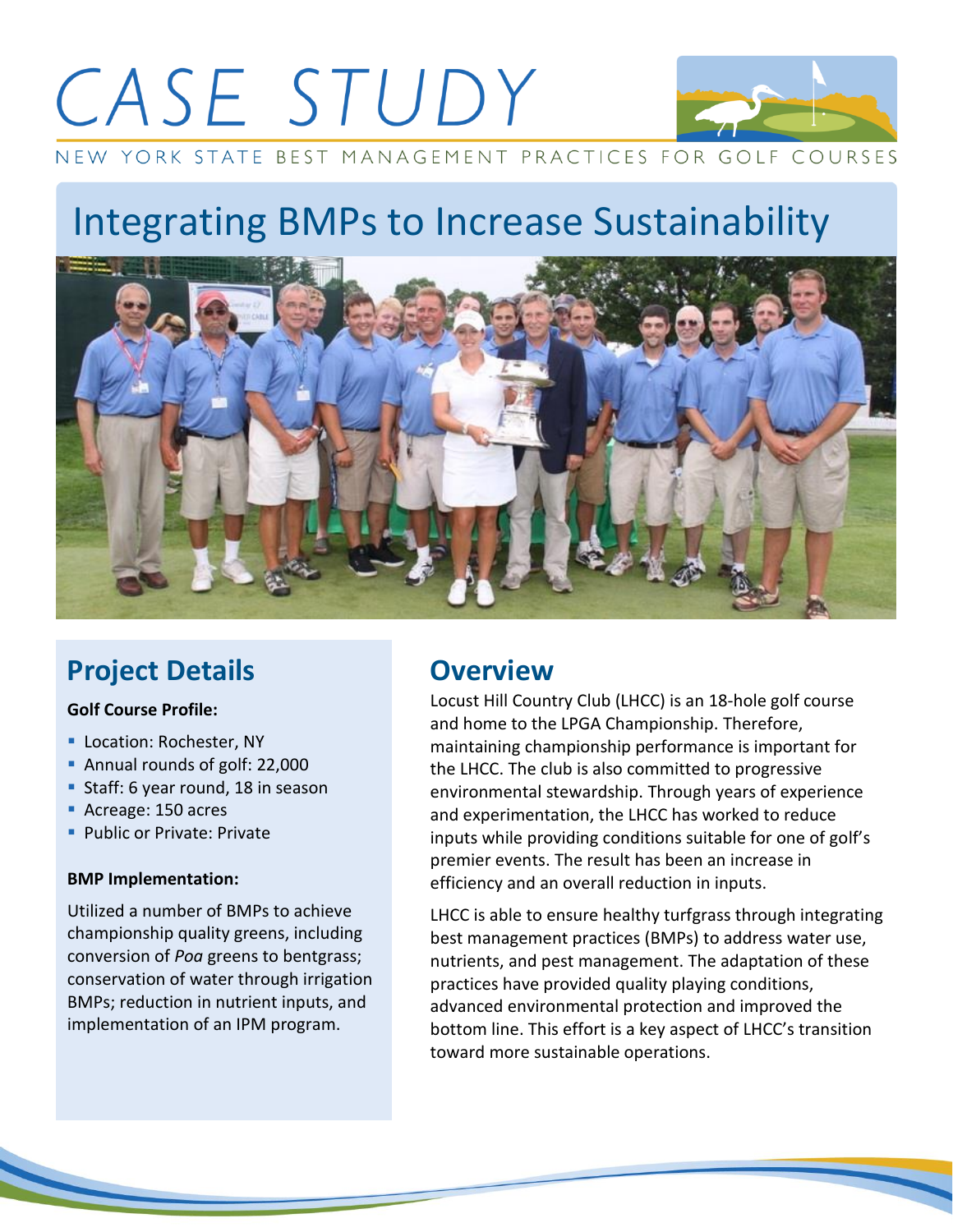

#### NEW YORK STATE BEST MANAGEMENT PRACTICES FOR GOLF COURSES

### **Incorporating BMPs**

LHCC decided to convert the turfgrass species from *Poa annua* to bentgrass. The transition began in 1995 when *Poa annua* comprised approximately 90% of the greens. After reviewing the course conditions and maintenance practices that were in place at the time, Rick Slattery, LHCC superintendent, recommended a

transition using low input management practices to the board, believing that this would cultivate higher quality and more resilient turf that would ultimately require fewer inputs and provide a more predictable playing surface. He estimated that it would take about three years to make the transition and the turfgrass conditions would initially get worse before the transition was complete.

An aggressive overseeding program interjected varieties of bentgrass onto the course. Irrigation practices were modified to favor the bentgrass and cause the *Poa annua* to die out during periods of heat and water stress, including: discontinuing the automatic irrigation, incorporating hand watering, and establishing lower thresholds for soil water content. This process temporarily changed the appearance of the course until the new turfgrass was established. In addition to incorporating hand watering, the course was scouted every day.

Slattery believes that scouting the course carefully every day to develop thresholds for water and pests was vital to the transition. "We determined the thresholds to establish and maintain healthy turfgrass with the least amount of inputs. Also, we searched for ways to begin lowering those thresholds ever so slightly each year."



*Using less water is a key tenet of LHCC's low input management practices.*



*Hand watering conserved water.*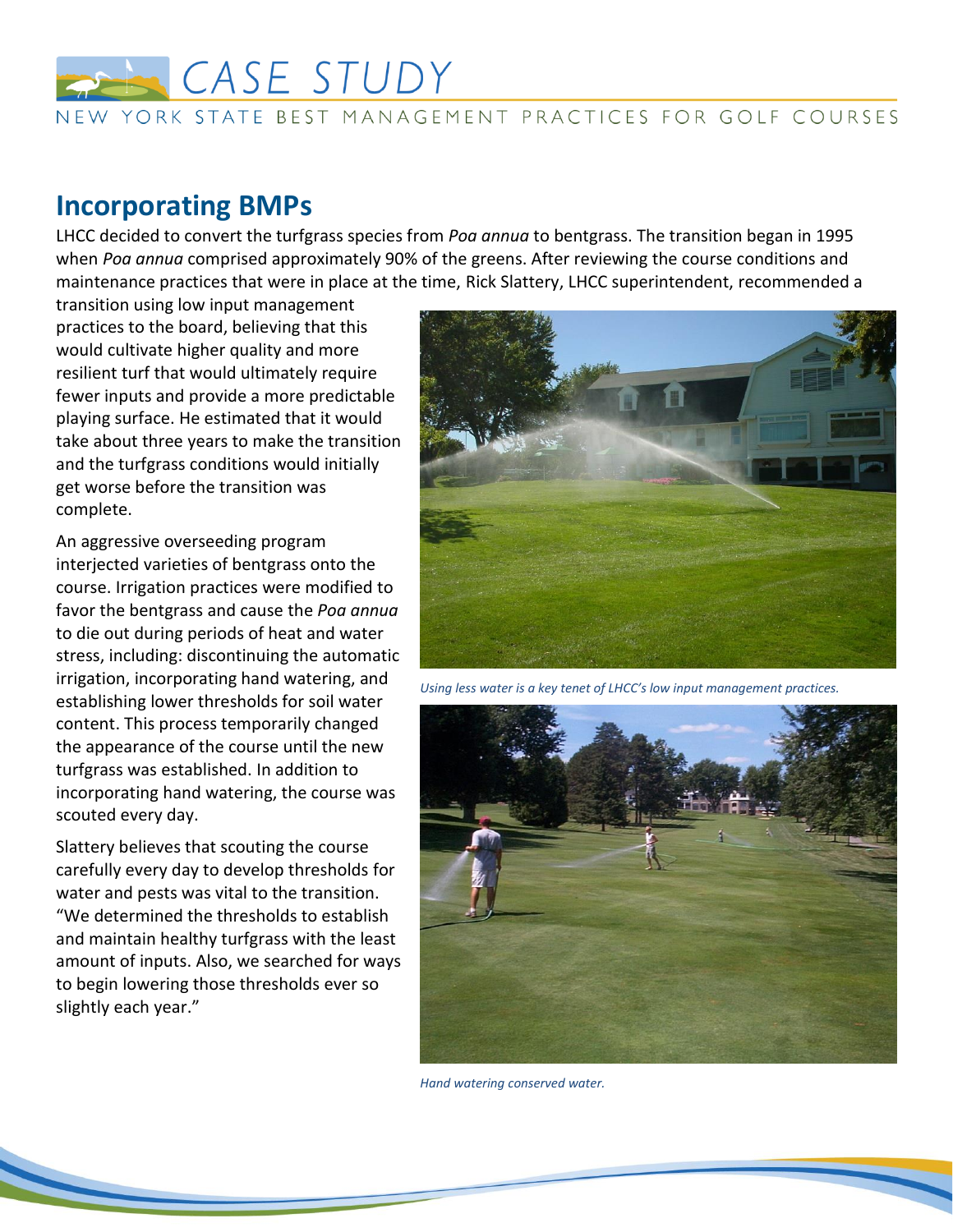

#### NEW YORK STATE BEST MANAGEMENT PRACTICES FOR GOLF COURSES

To conserve water and establish pest thresholds, the following practices were instituted:

- **I** installation of a flow meter on the irrigation pumps in order to measure water use
- **goal setting to reduce water usage annually**
- **P** reduction in irrigation run times
- **Initial reductions in small steps such as minute increments**
- delay in using the automatic irrigation system a little longer each time that wilt shows up
- **n** increased hand watering
- use of wetting agents
- **I** irrigation system audits to review and identify opportunities for increased efficiency

Implementing an integrated pest management (IPM) program is also an important aspect to the course management at LHCC. As part of the IPM program, staff transitioned from preventative spray programs to problem solving practices. When a turfgrass disease became evident, Slattery says he asked himself "would I rather invest in fungicides as a short term fix or in seed which is a long term solution?" having learned that discovering the cause could provide an opportunity to correct the problem permanently.

During the first seven years, both water and pesticide use was reduced by 75 percent, resulting in a significant savings that was invested into seed and nutrients. Some of the practices they recommend for incorporating IPM include:

- determining what may have caused disease or weakened turf
- consider the amount of water and fertilizer used
- consider mechanical damage as the cause of the weakened turf, disease, etc.

The staff has found that proper nutrition is also important to transitioning away from *Poa* to long‐ term maintenance of healthy turf, striving to provide only the amount of nutrients necessary. The nutrient program includes returning grass clippings during mowing instead of collecting and hauling them away, which has helped to stabilize soil tests results while having the benefit of reducing the amount of supplemental nitrogen needed. Suggested BMPs include the use of soil tests, following university recommendations and routinely monitoring the turfgrass.



*When pest problems do occur, identifying the underlaying cause helps to determine a more permanent solution. In this case, cultural practices like solid tine aerification was used instead of pesticides to reduce disease pressure.*